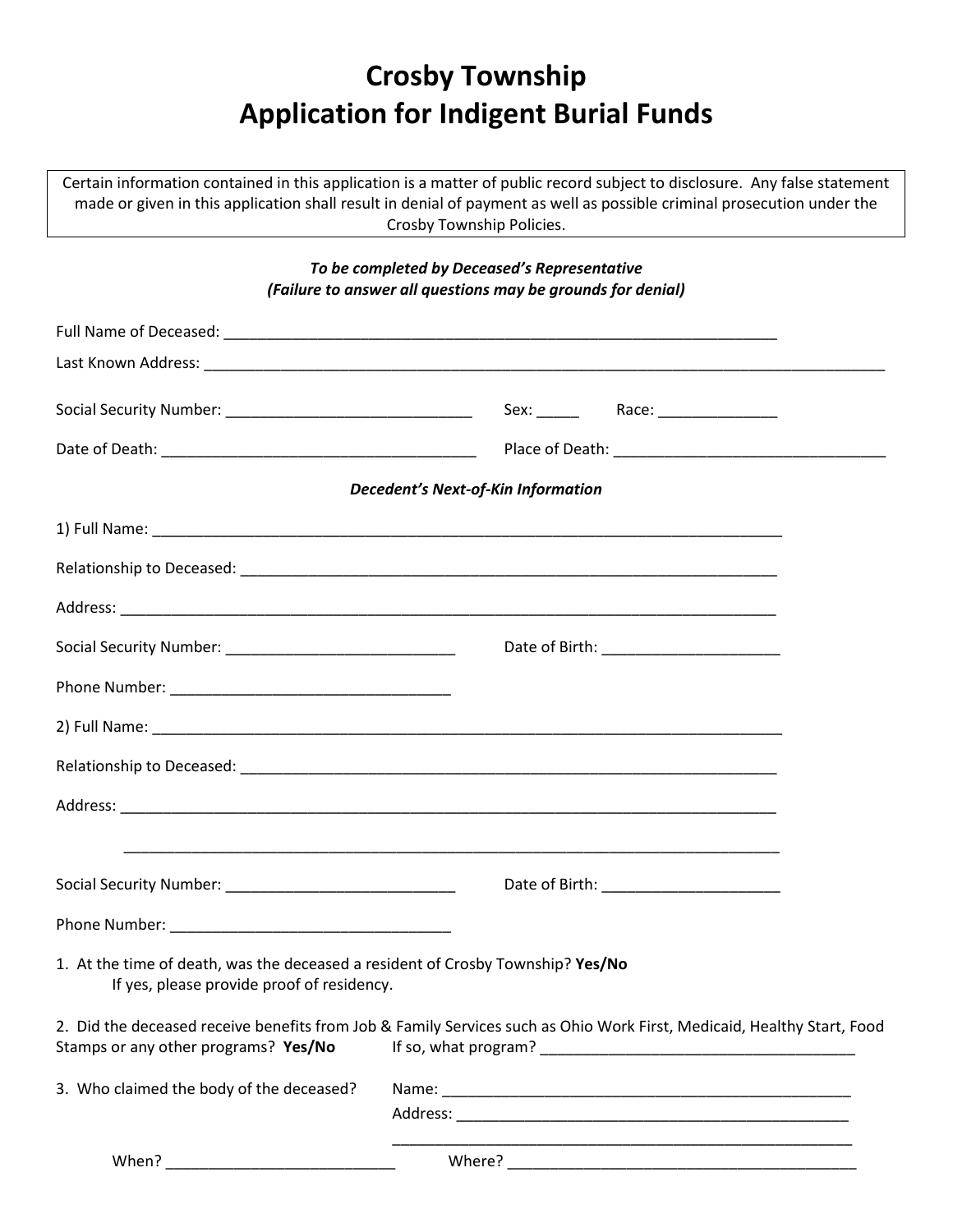|                                                                                     | 4. Did the deceased have a patient care account at an extended care facility at the time of death? Yes/No                                                                                                       |
|-------------------------------------------------------------------------------------|-----------------------------------------------------------------------------------------------------------------------------------------------------------------------------------------------------------------|
| 5. Was the deceased a veteran? Yes/No                                               | If yes, has or will someone be applying for burial funds? Yes/No                                                                                                                                                |
|                                                                                     |                                                                                                                                                                                                                 |
| with Section 1713.34 of the Ohio Revised Code? Yes/No                               | 6. Will the body of the deceased be delivered for the purpose of medical or surgical study or dissection in accordance                                                                                          |
| 7. Was the deceased receiving Social Security Benefits at the time of death? Yes/No |                                                                                                                                                                                                                 |
| 8. Is/was there any life insurance policies for the deceased person? Yes/No         |                                                                                                                                                                                                                 |
|                                                                                     |                                                                                                                                                                                                                 |
| 9. Did the deceased participate in any type of prepaid burial fund? Yes/No          |                                                                                                                                                                                                                 |
|                                                                                     | 10. Did the deceased or does the spouse of the deceased own real estate, automobiles or other property? Yes/No                                                                                                  |
| months prior to death? Yes/No                                                       | 11. Did the deceased person have a checking or savings account at the time of death or within the last twelve (12)                                                                                              |
| account within the last twelve (12) months prior to this application? Yes/No        | 12. Does the spouse of the deceased have a checking or savings account or did the spouse have a checking or savings                                                                                             |
|                                                                                     | 13. Will the funeral home or the estate of the deceased be receiving benefits or donations from friends, family,<br>coworkers, neighboring business, non-profit organizations or any other burial funds? Yes/No |
|                                                                                     | <b>State of Ohio, Hamilton County, Crosby Township</b>                                                                                                                                                          |
| other statements contained herein are true to the best of his/her knowledge.        | says he or she is the individual making the foregoing application; and that the answers to the foregoing questions and                                                                                          |
|                                                                                     |                                                                                                                                                                                                                 |
|                                                                                     | Sworn to before me and subscribed in my presence this ________ day of _______, 20___.                                                                                                                           |
|                                                                                     |                                                                                                                                                                                                                 |